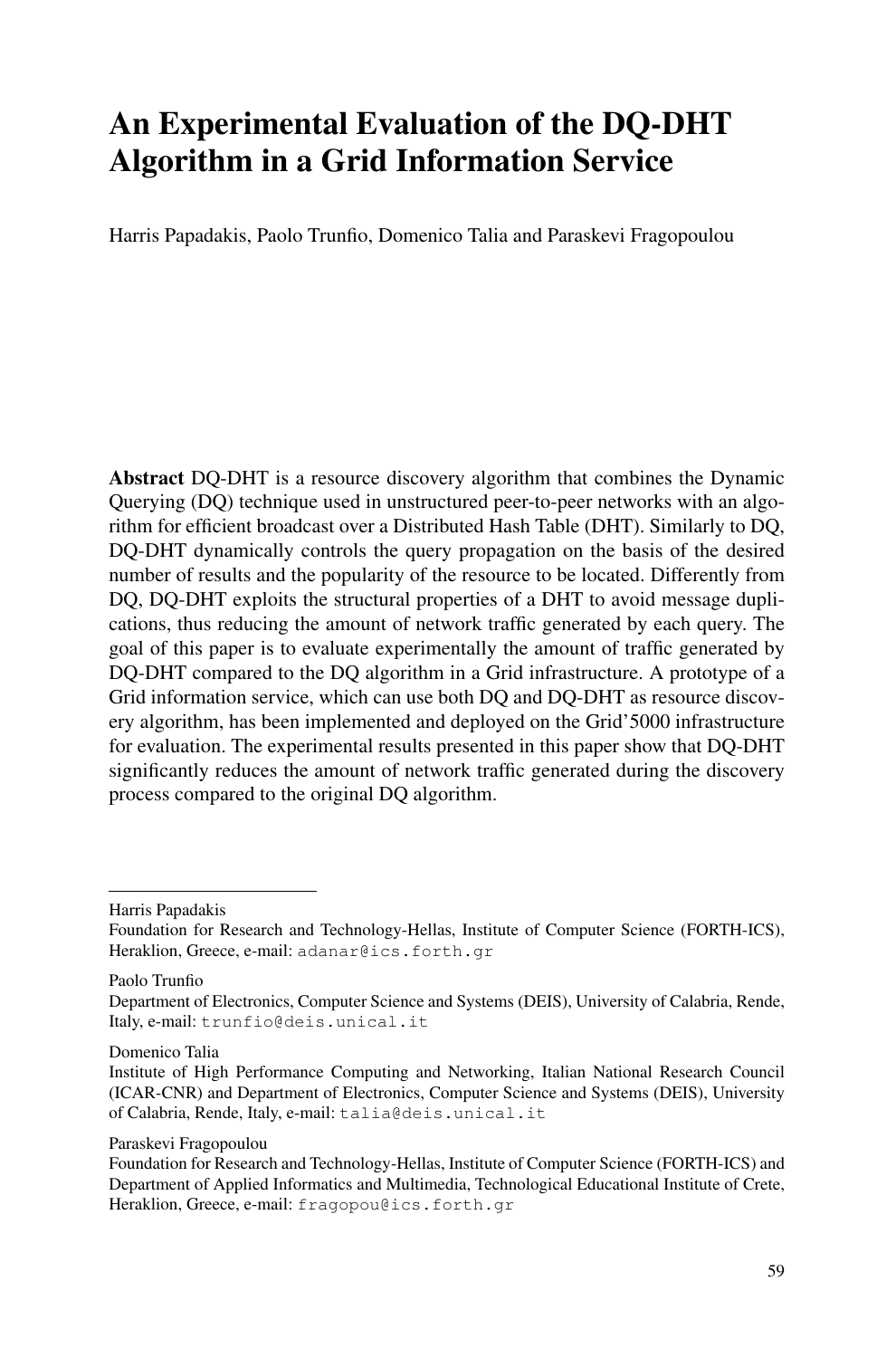## 1 Introduction

Information services are fundamental components of Grid systems as they allow to locate the resources needed to execute large-scale distributed applications based on application requirements and resource availability. Designing a decentralized but efficient Grid information service is a significant strand of research, with many researches demonstrating the use of peer-to-peer (P2P) models and techniques as an effective alternative to centralized and hierarchical solutions [1]. Such P2P systems are typically classified as *structured* or *unstructured*, based on the way nodes are linked each other and information about resources is placed in the resulting overlay.

Structured systems, like Chord [2], use a Distributed Hash Table (DHT) to assign to each node the responsibility for a specific part of the resources. When a peer wishes to find a resource identified by a given key, the DHT allows to locate the node responsible for that key in  $O(log N)$  hops using only  $O(log N)$  neighbors per node. In unstructured systems, like Gnutella [3], links among nodes can be established arbitrarily and data placement is unrelated from the topology of the resulting overlay. To locate a given resource, the query must be distributed through the network to reach as many nodes as needed, a method known as "flooding." Each node reached by the query processes it on the local resources and, in case of match, replies to the query initiator.

Thanks to the DHT infrastructure, searching in structured systems is more scalable - in terms of traffic generated - than searching in unstructured systems. However, DHT-based lookups do not support arbitrary types of queries (e.g., regular expressions [4]) since it is infeasible to generate and store keys for every query expression. Unstructured systems, on the contrary, can do it effortless since all queries are processed locally on a node-by-node basis [5]. Even though the lookup mechanisms of DHT-based systems do not support arbitrary queries, it is possible to exploit their structure to propagate any kind of information (including arbitrary queries) to all nodes in its overlay. Such queries can then be processed on a node-by-node basis as in unstructured systems. In this way, the DHT can be used for both key-based lookups and arbitrary queries, combining the efficiency of structured networks with the flexibility of unstructured search.

This strategy has been exploited in the design of DQ-DHT [6], a P2P search algorithm that supports arbitrary queries in a Chord DHT by implementing an efficient (i.e., bandwidth-saving) unstructured search technique on top of its overlay. In particular, DQ-DHT combines the Dynamic Querying (DQ) technique [7], which is used to reduce the amount of traffic generated by the search process in unstructured P2P networks, with an algorithm that allows to perform efficient broadcast of arbitrary data over a Chord DHT [8].

In the original DQ algorithm, which is used in unstructured systems like Gnutella, the querying node starts the search by sending the query to a few of its neighbors and with a small Time-to-Live (TTL). The main goal of this first phase (referred to as "probe query") is to estimate the popularity of the resource to be located. If such an attempt does not produce a sufficient number of results, the querying node sends the query towards the next neighbor with a new TTL. Such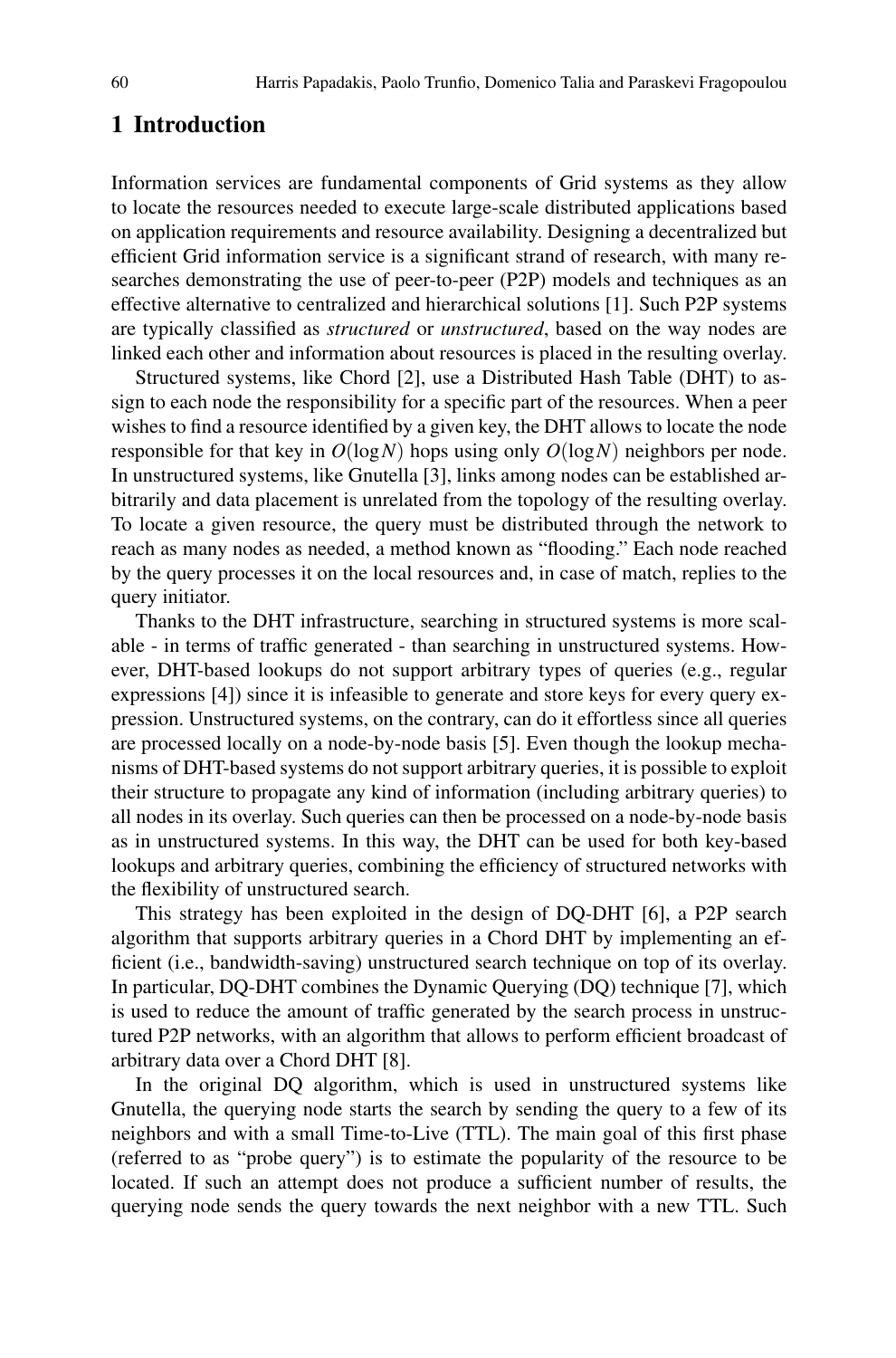TTL is calculated taking into account both the desired number of results, and the resource popularity estimated during the previous phase. This process is repeated until the expected number of results is received or all the neighbors have already been queried.

Similarly to DQ, DQ-DHT dynamically controls the query propagation on the basis of the desired number of results and the popularity of the resource to be located. Differently from DQ, DQ-DHT exploits the structural properties of a DHT to avoid message duplications, thus reducing the amount of network traffic generated by each query. A detailed description of the DQ-DHT algorithm, as well as an evaluation of its performance obtained through simulations, has been presented in a previous work [6].

The goal of this paper is to experimentally evaluate the amount of traffic generated by DQ-DHT compared to the original DQ algorithm in a real Grid infrastructure. To this end, a prototype of a Grid information service, which can use both DQ and DQ-DHT as resource discovery algorithm, has been implemented and deployed on the Grid'5000 infrastructure [9] for evaluation. The experimental results presented in this paper show that DQ-DHT significantly reduces the amount of network traffic generated during the discovery process compared to the original DQ algorithm. These results confirm that combining unstructured search techniques with structured overlays is a simple but effective way to support both DHT-based lookups and arbitrary queries using a single overlay.

The rest of the paper is organized as follows. Sect. 2 provides a background on the DQ-DHT algorithm. Sect. 3 describes the prototype of Grid information service implemented to perform the evaluation and presents the experimental results. Sect. 4 discusses related work. Finally, Sect. 5 concludes the paper.

## 2 Background on DQ-DHT

As mentioned above, DQ-DHT combines the DQ technique with an algorithm that allows to perform a broadcast operation with minimal cost in a Chord network. In order to better explain how DQ-DHT works, Sect. 2.1 introduces the algorithm of broadcast over a Chord DHT, proposed in [8]. Then, Sect. 2.2 briefly describes the DQ-DHT algorithm.

#### *2.1 Broadcast over a Chord DHT*

Chord assigns to each node an *m*-bit identifier that represents its position in a circular identifier space ranging from 0 and 2*m*−1. Each node *x* maintains a *finger table* with *m* entries. The  $j<sup>th</sup>$  entry in the finger table at node *x* contains the identity of the first node, *s*, that succeeds *x* by at least  $2^{j-1}$  positions on the identifier circle, where  $1 \leq j \leq m$ . Node *s* is called the *j*<sup>th</sup> *finger* of node *x*. If the identifier space is not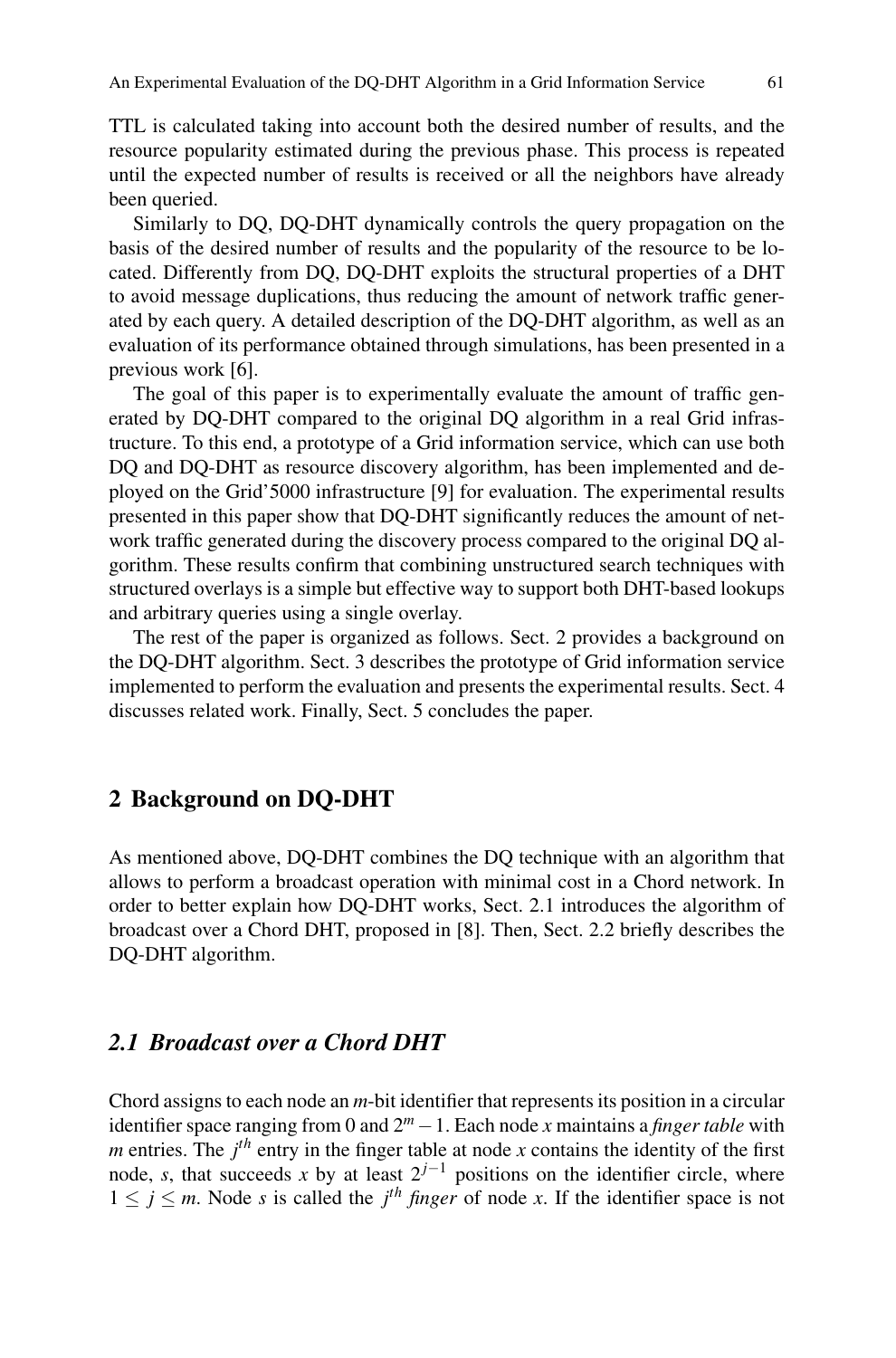fully populated (i.e., the number of nodes,  $N$ , is lower than  $2<sup>m</sup>$ ), the finger table contains redundant fingers. In a network of *N* nodes, the number *u* of unique (i.e., distinct) fingers of a generic node x is likely to be  $log_2 N$  [2]. In the following, we will use the notation  $F_i$  to indicate the *i*<sup>th</sup> *unique finger* of node *x*, where  $1 \le i \le u$ .

To broadcast data item *D*, a node *x* sends a broadcast message to all its unique fingers. This message contains *D* and a *limit* argument, which is used to restrict the forwarding space of a receiving node. The *limit* sent to  $F_i$  is set to  $F_{i+1}$ , for  $1 \le i \le u - 1$ . The *limit* sent to the last unique finger,  $F_u$ , is set to the identifier of the sender, *x*. When a node *y* receives a broadcast message with a data item *D* and a given *limit*, it is responsible for forwarding *D* to all its unique fingers in the interval *|y, limit*]. When forwarding the message to  $F_i$ , for  $1 \le i \le u-1$ , *y* supplies it a new *limit*, which is set to  $F_{i+1}$  if it does not exceed the old *limit*, or the old *limit* otherwise. As before, the new *limit* sent to  $F_u$  is set to *y*. As shown in [8], in a network of *N* nodes, a broadcast message originating at an arbitrary node reaches all other nodes in  $O(\log_2 N)$  steps and with exactly  $N-1$  messages.

Fig. 1a shows an example of broadcast in a fully populated Chord ring, where  $u = m = 4$ . For each node, the corresponding finger table is shown. The broadcast messages are represented by rectangles containing the data item *D* and the *limit* parameter. The entire broadcast is completed in  $u = 4$  steps, represented with solid, dashed, dashed-dotted, and dotted lines, respectively. In this example, the broadcast is initiated by node 2, which broadcasts a message to all nodes in its finger table (nodes 3, 4, 6 and 10) (*step 1*). Nodes 3, 4, 6 and 10 in turn forward the broadcast message to their fingers under the received *limit* value (*step 2*). The same procedure applies iteratively, until all nodes in the network are reached (*steps 3* and *4*).



Fig. 1 (a) Example of broadcast in a fully populated Chord ring; (b) corresponding spanning tree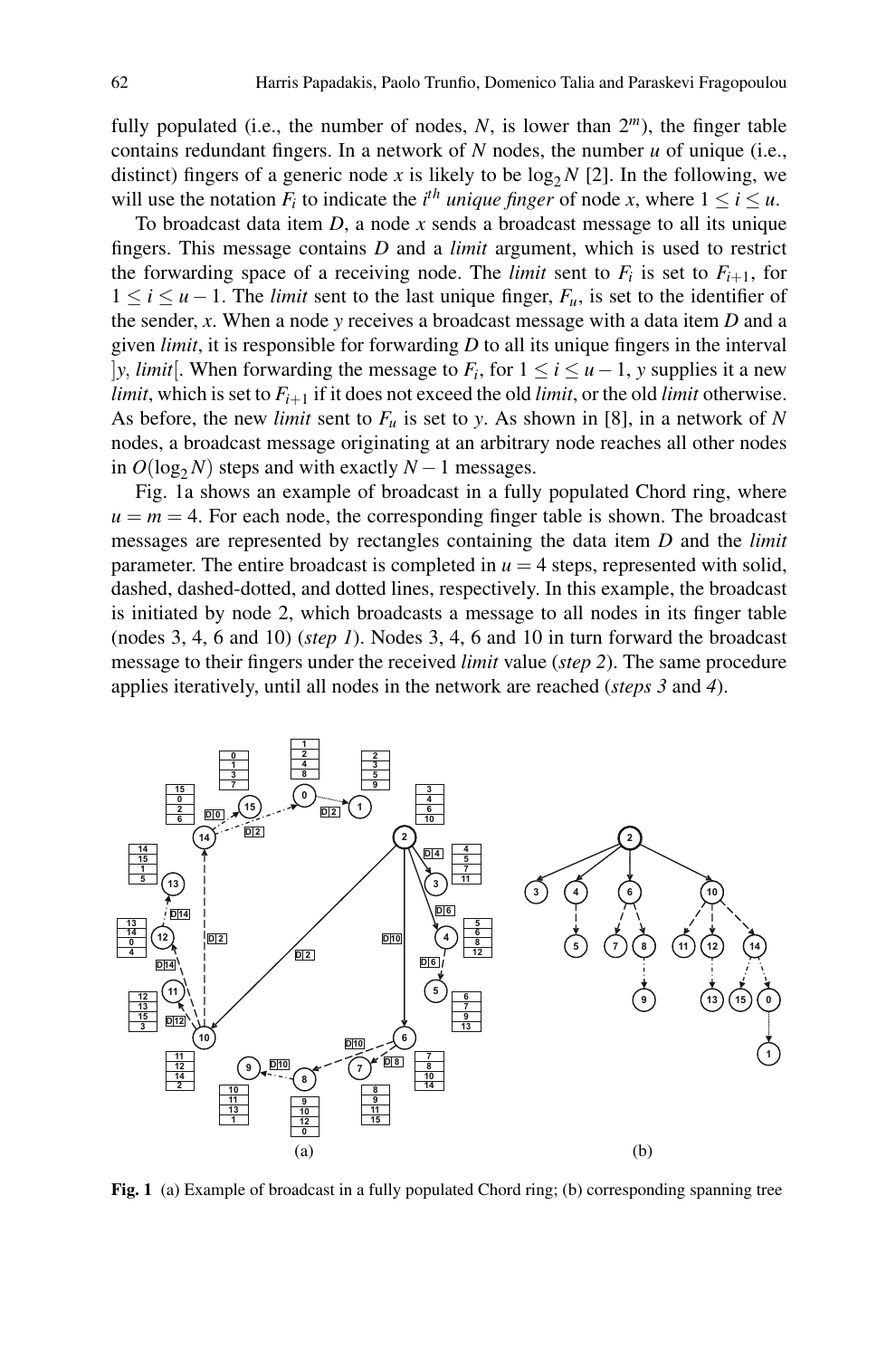The overall broadcast procedure can be viewed as the process of passing the data item through a spanning tree that covers all nodes in the network [8]. Fig. 1b shows the spanning tree corresponding to the example of broadcast shown in Fig. 1a. As discussed in [6], the spanning tree associated to the broadcast over a (fully populated) Chord ring is a binomial tree.

## *2.2 The DQ-DHT algorithm*

As mentioned earlier, the goal of DQ-DHT is two-fold: allowing arbitrary queries in a Chord DHT and supporting dynamic adaptation of the search based on the popularity of the resources to be located. To support dynamic search adaptation, DQ-DHT performs the search in an iterative way, similarly to the original DQ algorithm introduced in Sect. 1. In the following, the DQ-DHT algorithm is briefly described.

Let  $x$  be the node that initiates the search,  $U$  the set of unique fingers of  $x$  not yet visited, and  $R_d$  the desired number of results. Initially  $U$  includes all unique fingers of *x*. Like in DQ, the search starts with a probe query, aimed at evaluating the popularity of the resource to be located. To this end, node *x* selects a subset *V* of *U* and sends the query to all fingers in*V*. These fingers will in turn forward the query to all nodes in the portions of the spanning tree they are responsible for, following the DHT broadcast algorithm described in Sect. 2.1. When a node receives a query, it checks for local resources matching the query criteria and, for each matching resource, sends a query hit directly to *x*. The fingers in *V* are removed from *U* to indicate that they have been already visited.

After sending the query to all nodes in  $V$ ,  $x$  waits for an amount of time  $T_L$ , which is the estimated time needed by the query to reach all nodes up to a given level *L* of the subtrees rooted at the unique fingers in *V*, plus the time needed to receive a query hit from those nodes. The value of *L* can be chosen to be equal to the depth of the deepest subtree associated to the fingers in *V*. The time needed to pass a message from level to level can be estimated taking into account the network latency measured by the application. After the waiting period, if the current number of received query hits  $R_c$  is equal or greater than  $R_d$ , *x* concludes the search. Otherwise, the algorithm proceeds iteratively as follows.

At each iteration, node  $x$ : 1) calculates the resource popularity  $P$  as the ratio between  $R_c$  and the number of nodes already theoretically queried; 2) calculates the number  $H_a$  of hosts in the network that should be queried to hit  $R_d$  query hits based on  $P$ ; 3) chooses, among the nodes in  $U$ , a new subset  $V$  of unique fingers whose associated subtrees cumulatively contain the minimum number of nodes that is greater or equal to  $H_a$ ; 4) sends the query to all nodes in *V*; 5) waits for an amount of time needed to propagate the query to all nodes in the subtrees associated to *V*. The iterative procedure above is repeated until the desired number of query hits is reached, or there are no more fingers to contact. If the item popularity is properly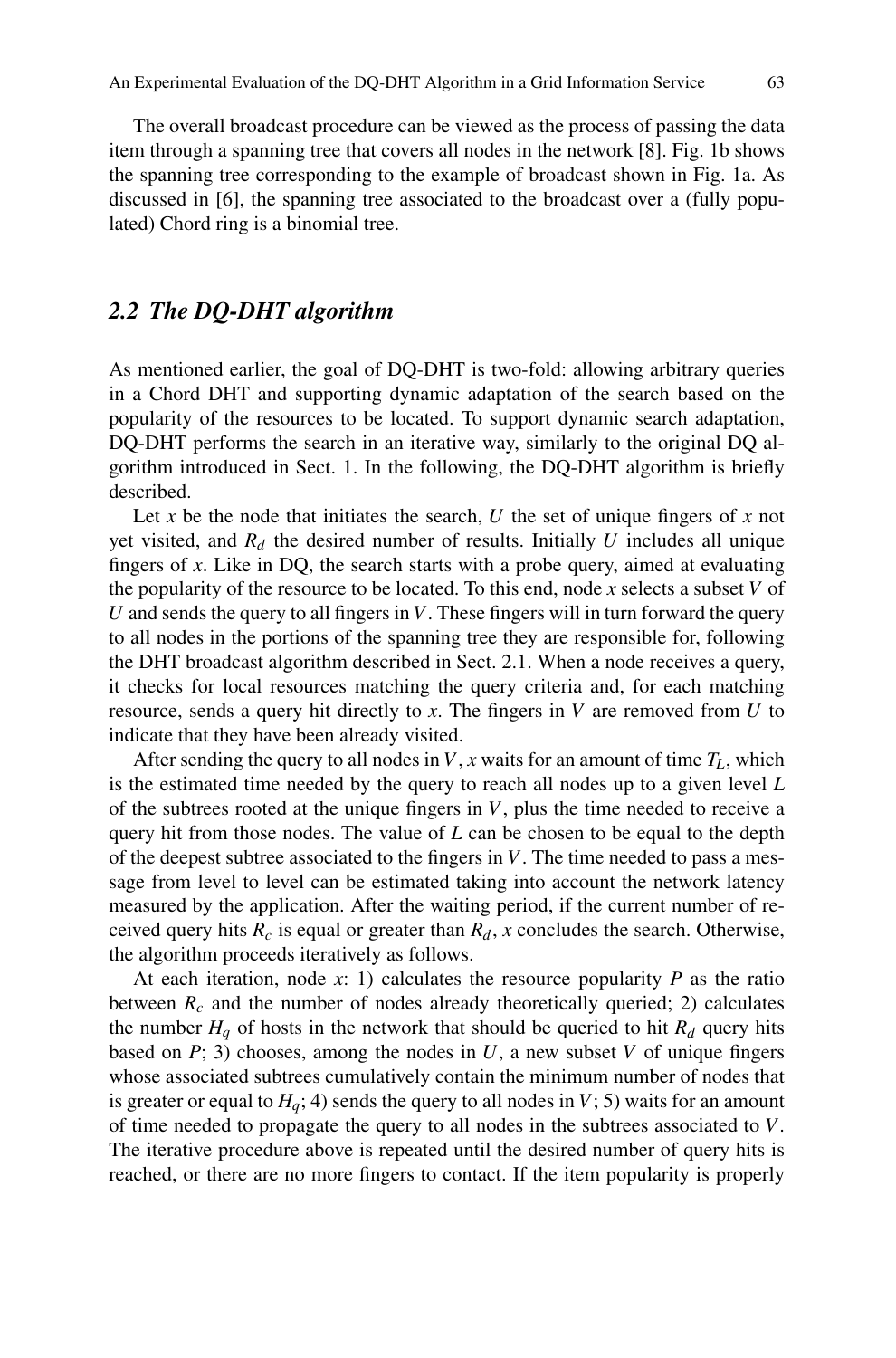

(b)

Fig. 2 Example of a two-iteration DQ-DHT search in a fully populated Chord network with 128 nodes: (a) first iteration; (b) second iteration. Filled black circles represent nodes that produced a query hit after receiving the query. Empty bold circles represent nodes that received the query but did not produce a query hit. Empty circles are nodes that did not receive the query

estimated after the probe query, only one additional iteration may be sufficient to obtain the desired number of results.

Fig. 2 illustrates an example of a two-iteration DQ-DHT search in a fully populated Chord network with 128 nodes. The root of the binomial tree represents the search initiator, *x*, and its children represent the fingers  $F_1...F_7$  of *x*. As discussed in [6], given the structural properties of binomial trees, the subtree rooted at finger *F<sub>i</sub>* has depth *i* − 1 and number of nodes equal to  $2^{i-1}$ . In this example the query to process is indicated as *Q* and the desired number of results is  $R_d = 20$ .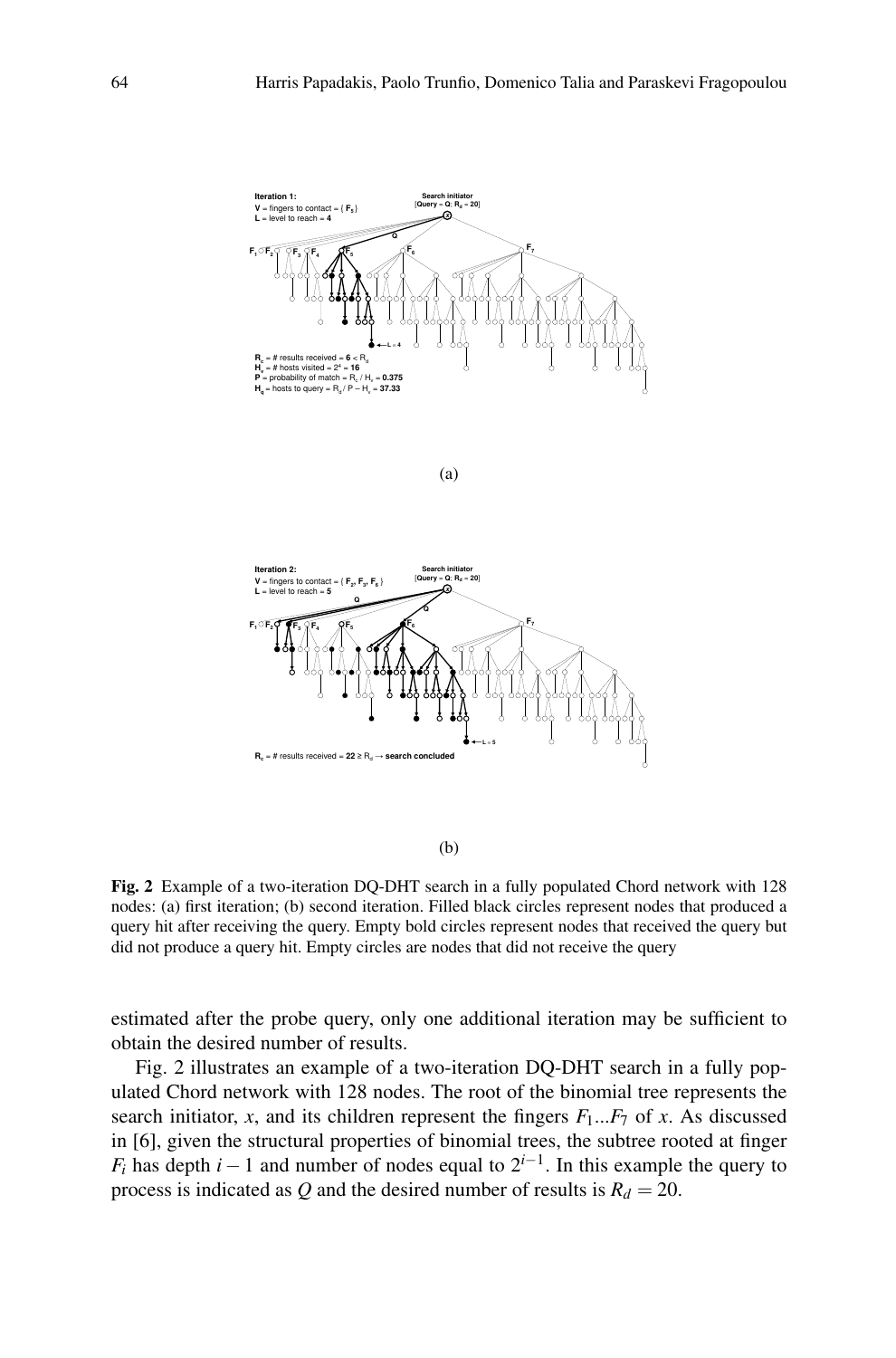Fig. 2a shows the first iteration of search (probe query). Node *x* chooses to send the query to finger  $F_5$  (i.e.,  $V = \{F_5\}$ ) in order to probe  $2^{5-1} = 16$  nodes at first. Note that in a real scenario (like that described in Sect. 3) the number of nodes to be contacted during the probe query should be larger to obtain a good estimation of the resource popularity, as discussed in [6]. After sending  $Q$  to  $F_5$ ,  $x$  waits for an amount of time proportional to  $L = 4$  (which is the depth of the subtree rooted at *F*5) before counting the number of results received. The filled black circles represent the nodes, in the subtree rooted at  $F_5$ , which have sent a query hit to *x* in response to *Q*. Thus, after the first iteration, the number of results is  $R_c = 6$ . Since  $R_c < R_d$ , *x* proceeds by calculating the resource popularity *P* and the number  $H<sub>a</sub>$  of hosts to query to obtain a minimum of  $R_d$  results, as shown in the figure.

The second iteration is shown in Fig. 2b. Given  $H<sub>q</sub> = 37.33$ , node *x* chooses the new set of fingers to contact as  $V = \{F_2, F_3, F_6\}$  since the total number of nodes in the subtrees associated to the fingers in *V* (which is equal to  $\sum_{i \in \{2,3,6\}} 2^{i-1} = 38$ ) is the minimum value, greater or equal to  $H_a$ , that can be obtained from the fingers not previously contacted. Then, *Q* is sent to all fingers in *V* and, after a waiting period proportional to  $L = 5$  (depth of the subtree associated to  $F_6$ ), the search is concluded because other 16 nodes (filled black circles in the figure) have sent a query hit to *x*, reaching the goal of obtaining at least  $R_d$  results.

#### 3 Experimental evaluation

In this section we evaluate the amount of traffic generated by DQ-DHT compared to the original DQ algorithm in a Grid infrastructure. We focus on the traffic generated because it is the performance parameter that mostly affects the overall efficiency of a large-scale P2P system. This is particularly true when a large number of concurrent searches are performed on the same overlay, leading to nodes overload and possible bandwidth saturation even in high-end Grid networks. Sect. 3.1 describes the prototype of Grid information service implemented to perform the experimental evaluation. Sect. 3.2 presents the experimental results obtained by deploying and using the prototype on the Grid'5000 platform.

#### *3.1 System prototype*

The prototype of Grid information service used to compare DQ-DHT with DQ is an extension of the prototype originally presented in [10]. Such prototype is based on a "superpeer" architecture in which nodes belong either to the category of *peers* or *superpeers* based on the level of service they can offer. Most nodes act as peers, while nodes with higher capacity act as superpeers. Superpeers form the P2P overlay and also act on behalf of peers, which participate in the system indirectly by connecting to superpeers.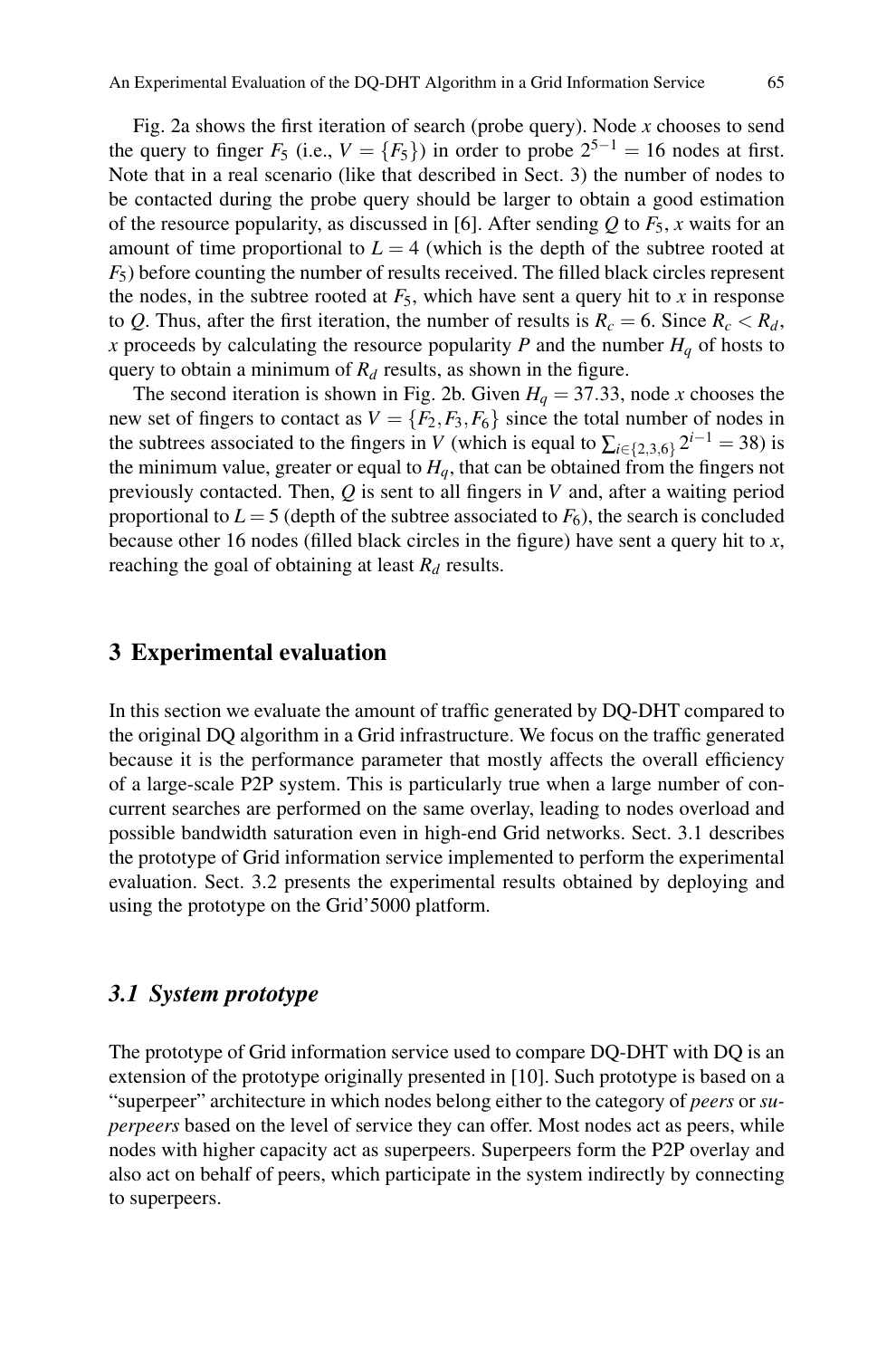

Fig. 3 The architecture of the original prototype presented in [10], with superpeers organized to form a Chord overlay

Several Grid information services proposed so far are based on superpeer architectures (see [1] for some examples) since they are naturally appropriate to the organizational nature of current Grids. Moreover, the superpeer model allows to improve the scalability of large-scale system by exploiting the heterogeneity of participating nodes. This essentially means that more work can be assigned to those participants that can handle it, while at the same time removing most of the workload from the less capable nodes.

The original prototype organizes superpeers to form a Chord overlay (see Fig. 3). This overlay can be used to perform both key-based lookups using the Chord algorithm, and arbitrary queries using the DQ-DHT algorithm. As the goal of this work is to compare DQ-DHT with the original DQ algorithm (which works only on unstructured overlays) we extended the original prototype by building also an unstructured overlay among superpeers. In this way, an arbitrary query can be processed using either DQ-DHT over the Chord overlay, or DQ over the unstructured overlay.

For the construction of the Chord overlay we used Open Chord, an implementation of the Chord algorithm by the University of Bamberg [11]. The Open Chord API provides only methods for joining/leaving a Chord network and inserting/removing keys from it. To perform DQ-DHT searches over the overlay, we extended that API by adding the functionality to send arbitrary messages among nodes in the system.

The unstructured overlay among superpeers is built using a custom implementation of the Gnutella protocol [3], appropriately extended to implement the original DQ algorithm [7]. DQ works iteratively as described in Sect. 1. In particular, after each iteration, the querying node calculates the total number  $H_t$  of hosts to query to reach the desired number of results. Then, it calculates the number  $H_n$  of hosts to query per neighbor as  $H_t/n$ , where *n* is the number of neighbors that have not yet received the query. Finally, it calculates the minimum TTL to reach  $H_n$  hosts through the next neighbor, and sends the query towards that neighbor.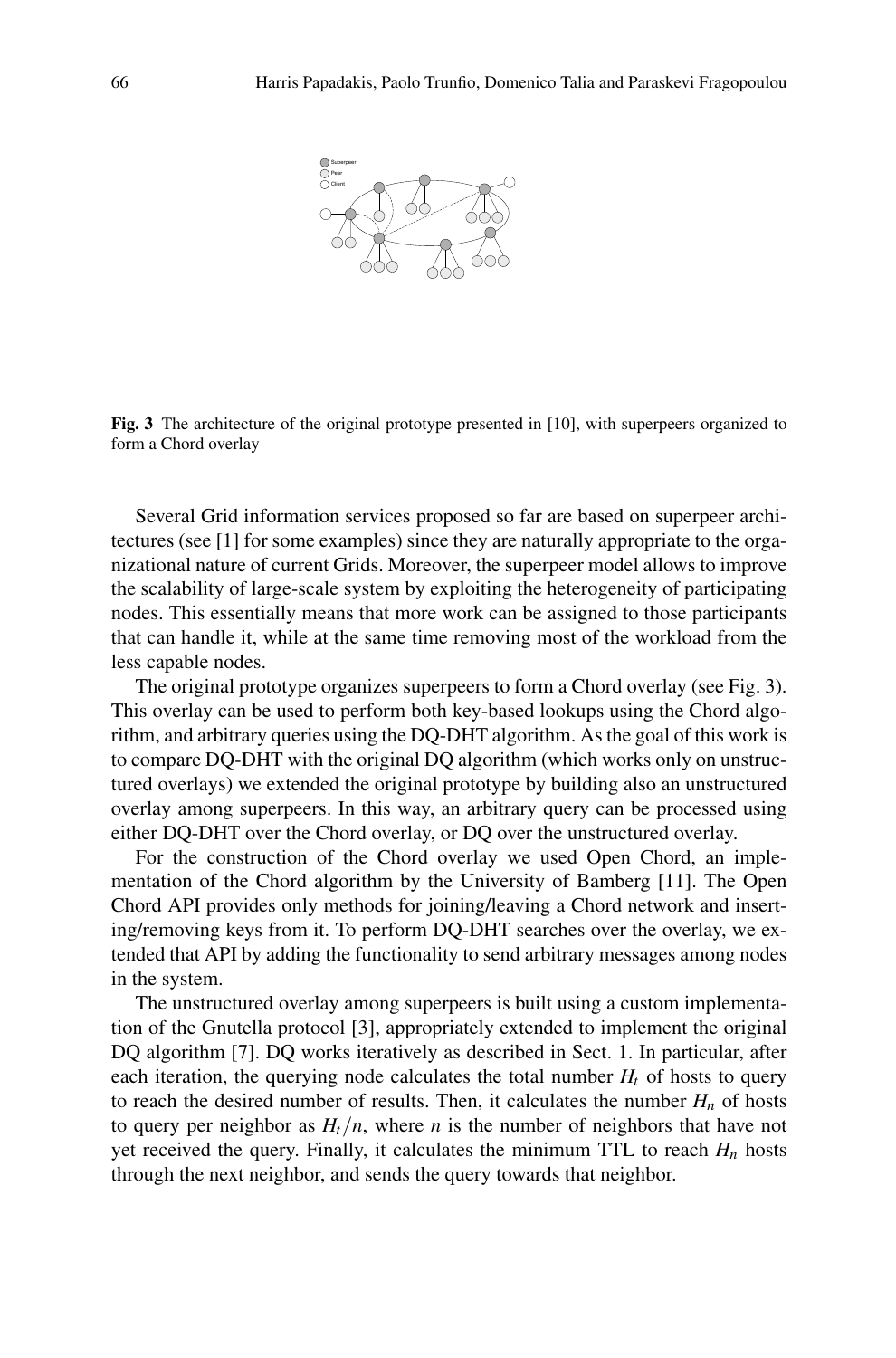To get a fair comparison of the number of messages generated by DQ and DQ-DHT, the prototype ensures that the average number of connections (i.e., neighbors) in the unstructured overlay is equal to the average number of connections (i.e., unique fingers) in the Chord overlay. As mentioned in Sect. 2.1, this number can be calculated as  $\log_2 N$ , where *N* is the number of superpeers in the overlay.

Furthermore, for uniformity purposes, while queries are distributed using either the Chord overlay or the unstructured overlay, results are sent directly to the query initiator. That is, if a peer contains resources that match the query criteria, it issues a query hit message directly to the superpeer that initiated the search (i.e., the superpeer to which the client/peer that issued the query is connected).

#### *3.2 Experimental results*

The goal of our experiments is to evaluate the efficiency of DQ-DHT by comparing the amount of traffic generated by it with that generated by the original DQ algorithm. The comparison has been performed by executing the two algorithms in the same network scenario (i.e., same number of superpeers and peers) and with the same query parameters (desired number of results and probability of match). The amount of traffic has been measured as the number of messages exchanged across the superpeer overlay to complete a search process. The experiments have been performed by deploying our Grid information service prototype on the Grid'5000 platform [9].

We used hosts from four Grid'5000 sites (Rennes, Sophia, Nancy, and Orsay) for a total of around 400 hosts across those sites. Each host has been used to execute a number of independent superpeer and peer applications. To distribute the load across sites, superpeers and peers have been uniformly and randomly distributed across all hosts. In order to build the largest possible infrastructure, we first fixed  $P<sub>S</sub> = 10$  as the number of peers per superpeer, and then we performed some experiments to find the maximum number of superpeers (with associated peers) that was possible to deploy using all the available hosts, based on the memory availability of the hosts. Based on the results of these experiments, we managed to build a network including  $S = 8500$  superpeers, each one connected to  $P_S$  peers, on average. Each superpeer in the unstructured overlay has been connected to  $\log_2 S \simeq 13$  other superpeers, in order to obtain approximatively the same number of connections that superpeers have in the Chord overlay, as explained in Sect. 3.1.

After initializing the overlays, we started several clients, each of which submitted the same batch of queries. Each query had a different probability to match the resources available in the network. Given a query, we define the probability of match, *P*, as the ratio between the total number of resources that match the query criteria, and the total number of peers in the network. When submitting the query, each client specifies the desired number of query hits  $R_d$ , i.e., the number of resources to be located that match the query criteria. Notice that, for the purpose of our experiments, the only relevant information associated to a query is its probability of match. Thus,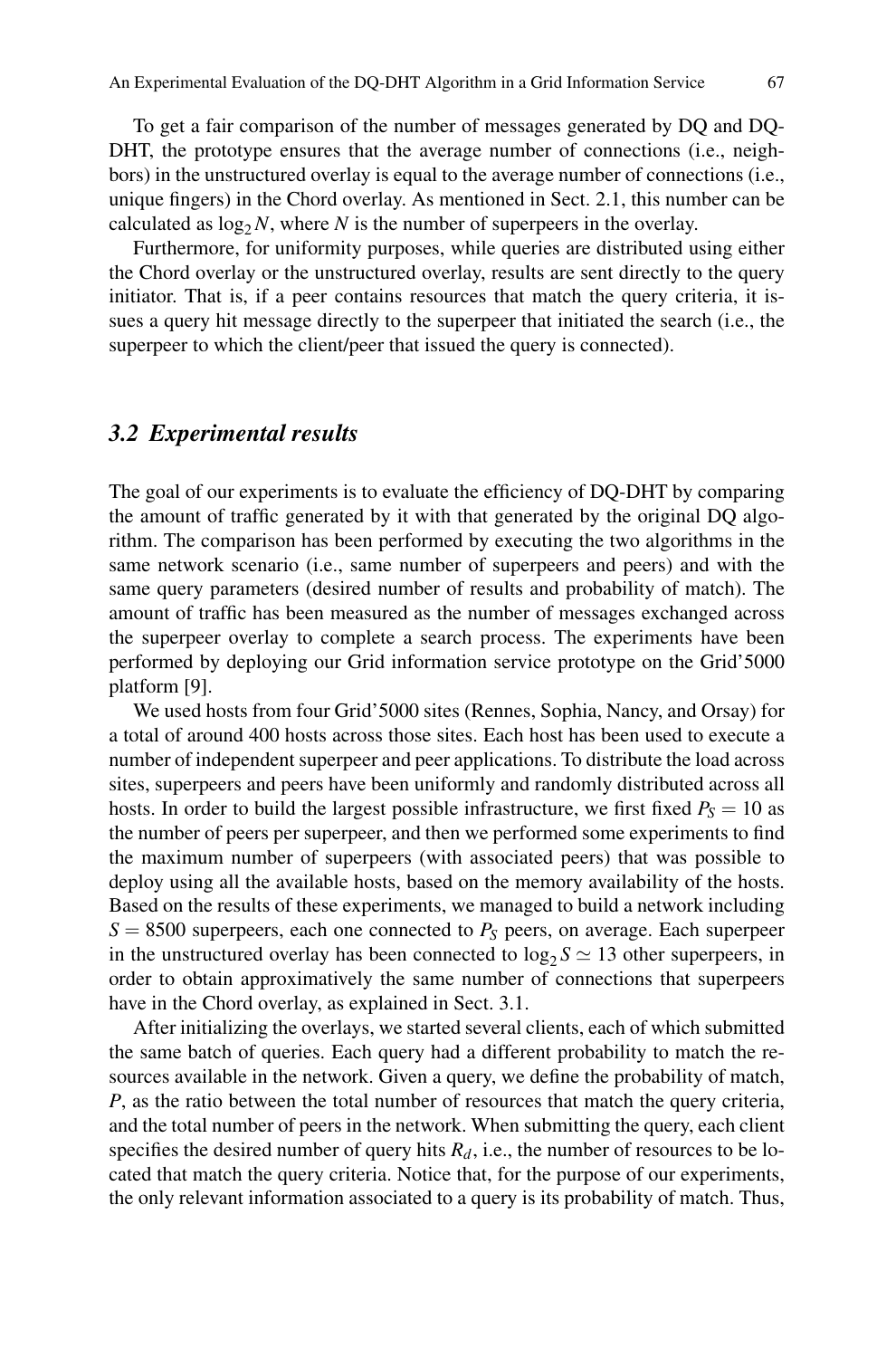in our prototype, each query carries its value of *P* and each node receiving that query will reply with a query hit with probability *P*.

All the searches have been performed in the same network with  $S = 8500$  superpeers and  $P<sub>S</sub> = 10$  peers per superpeer. Each query submitted to the system had a probability of match, *P*, that varied in the following values (expressed as percentages): 0.0125, 0.025, 0.05, 0.1, 0.2, 0.4, 0.8 and 1.6. The desired number of results, *Rd*, was varied in the following values: 10, 20, 40 and 100.

The parameters of the original DQ algorithm are: the number of neighbors contacted during the probe phase,  $N_p$ , and the TTL used for the probe query,  $TTL_p$ . We used the following values:  $N_p = 3$  and  $TTL_p = 2$ , as suggested in [7]. After the probe query, the maximum allowed value of *TTL* is increased to 5, to ensure complete network coverage.

The parameter of DQ-DHT is the set of fingers to contact during the probe query, *V*. We used  $V = F_8$  and set consequently the value of *L* to 7, to reach all superpeers under finger  $F_8$ . Since the number of nodes reachable through the  $i<sup>th</sup>$  finger is likely to be  $2^{i-1}$ , the number of superpeers reached during the first iteration was  $2^7 = 128$ on average.

Table 1 lists the main parameters introduced above and all the values used to carry out the experiments.

| Symbol           | Definition                                    | Values                                |
|------------------|-----------------------------------------------|---------------------------------------|
| S                | Number of superpeers                          | 8500                                  |
| $P_{\rm S}$      | Number of peers per superpeer                 | 10                                    |
| $\boldsymbol{P}$ | Probability of match $(\%)$                   | .0125, .025, .05, .1, .2, .4, .8, 1.6 |
| $R_d$            | Desired number of results                     | 10, 20, 40, 100                       |
| $N_p$            | Neighbors contacted during probe phase (DQ)   |                                       |
| $TTL_p$          | TTL used during probe phase (DQ)              |                                       |
|                  | Fingers contacted during probe phase (DQ-DHT) | $\{F_8\}$                             |

Table 1 Parameters values used to carry out the experiments

The graphs in Fig. 4 show the number of messages generated by DQ and DQ-DHT to process queries with different probabilities of match, for increasing values of *Rd*. Each value in the graphs is calculated as an average of 25 search executions, where at each search the same query is submitted to a randomly chosen superpeer.

As expected, for all values of  $R_d$ , the number of messages decreases when the probability of match increases, with both DQ and DQ-DHT. This is due to the fact that both DQ and DQ-DHT are able to reduce the query propagation when the popularity of the resource to be located increases. In particular, for the highest probabilities of match (i.e., 0.8-1.6%) the lines associated to DQ and DQ-DHT are always superimposing, since with both algorithm it is possible to obtain the desired number of results by contacting just a small number of superpeers.

The behaviors of DQ and DQ-DHT diverge significantly in presence of low probabilities of match. For example, with  $R_d = 10$  and  $P = 0.0125\%$  (see Fig. 4a), DQ-DHT generates around 8200 messages, while DQ generates almost 14000 messages.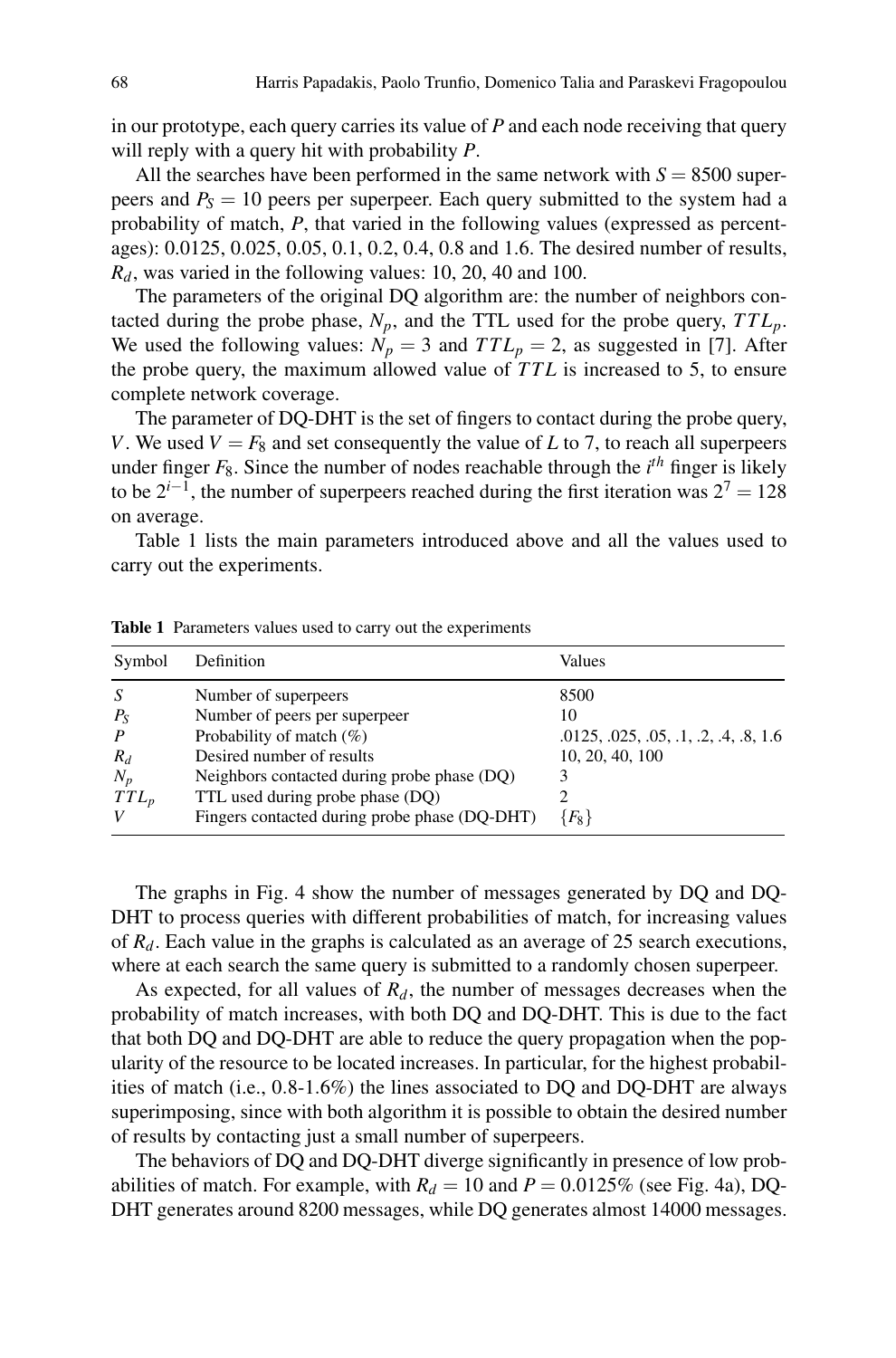

Fig. 4 Number of messages generated by DQ and DQ-DHT to process queries with different probabilities of match, with increasing values of  $R_d$ . (a)  $R_d = 10$ ; (b)  $R_d = 20$ ; (c)  $R_d = 40$ ; (d)  $R_d = 100$ 

This difference can be explained taking into account that with DQ-DHT each superpeer is contacted at most once (i.e., there is not messages duplication), while in DQ a message can reach a superpeer more than once due to the randomness of connections.

The difference between DQ and DQ-DHT in presence of low probabilities of match increases when the total number of resources matching the query criteria is lower than  $R_d$ . In our experiments this happens in three cases: 1)  $R_d = 20$  and  $P < 0.025\%$ ; 2)  $R_d = 40$  and  $P < 0.05\%$ ; 3)  $R_d = 100$  and  $P < 0.8\%$ . In all these cases, both DQ and DQ-DHT cannot find the desired number of results even if they have distributed the query to all superpeers. Therefore, DQ-DHT generates exactly *S* messages (i.e., each superpeer is contacted exactly once), while DQ generates a high number of unnecessary (duplicated) messages.

As a final remark, all the experimental results presented above demonstrate the ability of DQ-DHT to control the number of messages generated by the search in function of the probability of match and the number of desired results, also com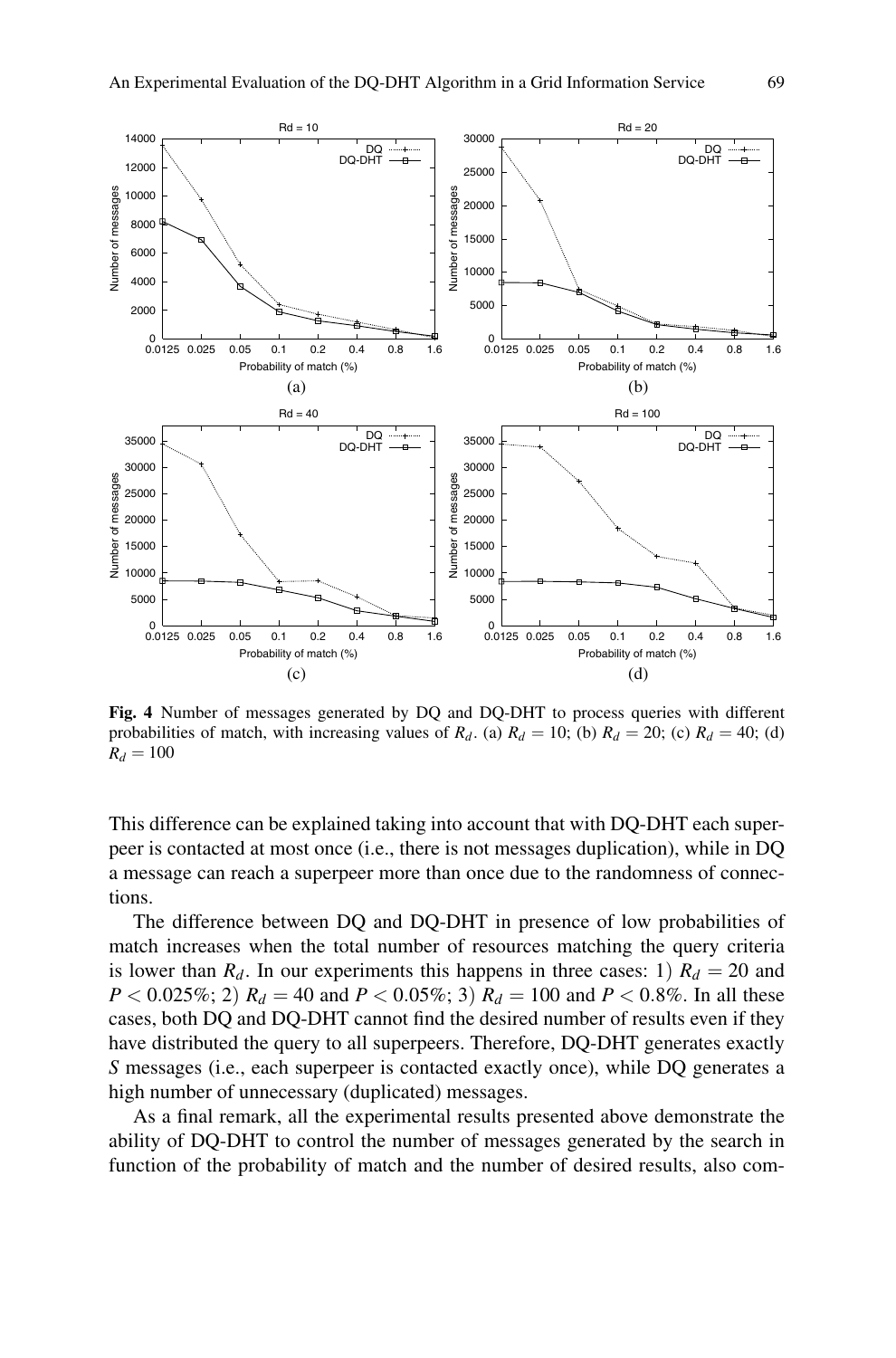pared to the original DQ algorithm implemented on an unstructured overlay built on top of the same nodes.

#### 4 Related work

The most related work to DQ-DHT is the Structella system designed by Castro et al. [12]. Structella replaces the random graph of Gnutella with the structured overlay of Pastry [13], while retaining the content placement and discovery mechanisms of unstructured P2P systems to support complex queries. Two discovery mechanisms are implemented in Structella: constrained flooding and random walks.

Constrained flooding is based on the algorithm of broadcast over Pastry presented in [14]. A node *x* broadcasts a message by sending the message to all the nodes *y* in the Pastry's routing table. Each message is tagged with the routing table row *r* of node *y*. When a node receives a message tagged with *r*, it forwards the message to all nodes in its routing table in rows greater than *r*. To constrain the flood, an upper bound is placed on the row number of entries to which the query is forwarded.

Random walks in Structella are implemented by walking along the ring formed by neighboring nodes in the identifier space. When a node receives a query in a random walker, it uses the Pastry's leaf set to forward the query to its left neighbor in the identifier space. It also evaluates the query against the local content and sends matching content back to the query originator. A random walker is terminated when it finds matching content. Multiple concurrent random walkers can be used to improve search time.

DQ-DHT and Structella share the same goal of supporting complex queries in structured network. However, DQ-DHT has been designed to find an arbitrary number of resources matching the query criteria, while Structella is designed to discover just one of such resources. In Structella in fact, with both constrained flooding and random walks, a node stops forwarding a query if it has matching content.

A few other research works broadly relate to our system for their combined use of structured and unstructured P2P techniques. Loo et al. [15] propose a hybrid system in which DHT-based techniques are used to index and search rare items, while flooding techniques are used for locating highly-replicated content. Search is first performed via conventional flooding techniques of the overlay neighbors. If not enough results are returned within a predefined time, the query is reissued as a DHT query. This allows fast searches for popular items and at the same time reduces the flooding cost for rare items.

A critical point in such system is identifying which items are rare and must be published using the DHT. Two techniques are proposed. A first heuristic classifies as rare the items that are seen in small result sets. However, this method fails to classify those items that have not have been previously queried and found. Another proposal is to base the publishing on well-known term frequencies, and/or by maintaining and possibly gossiping historical summary statistics on item replicas.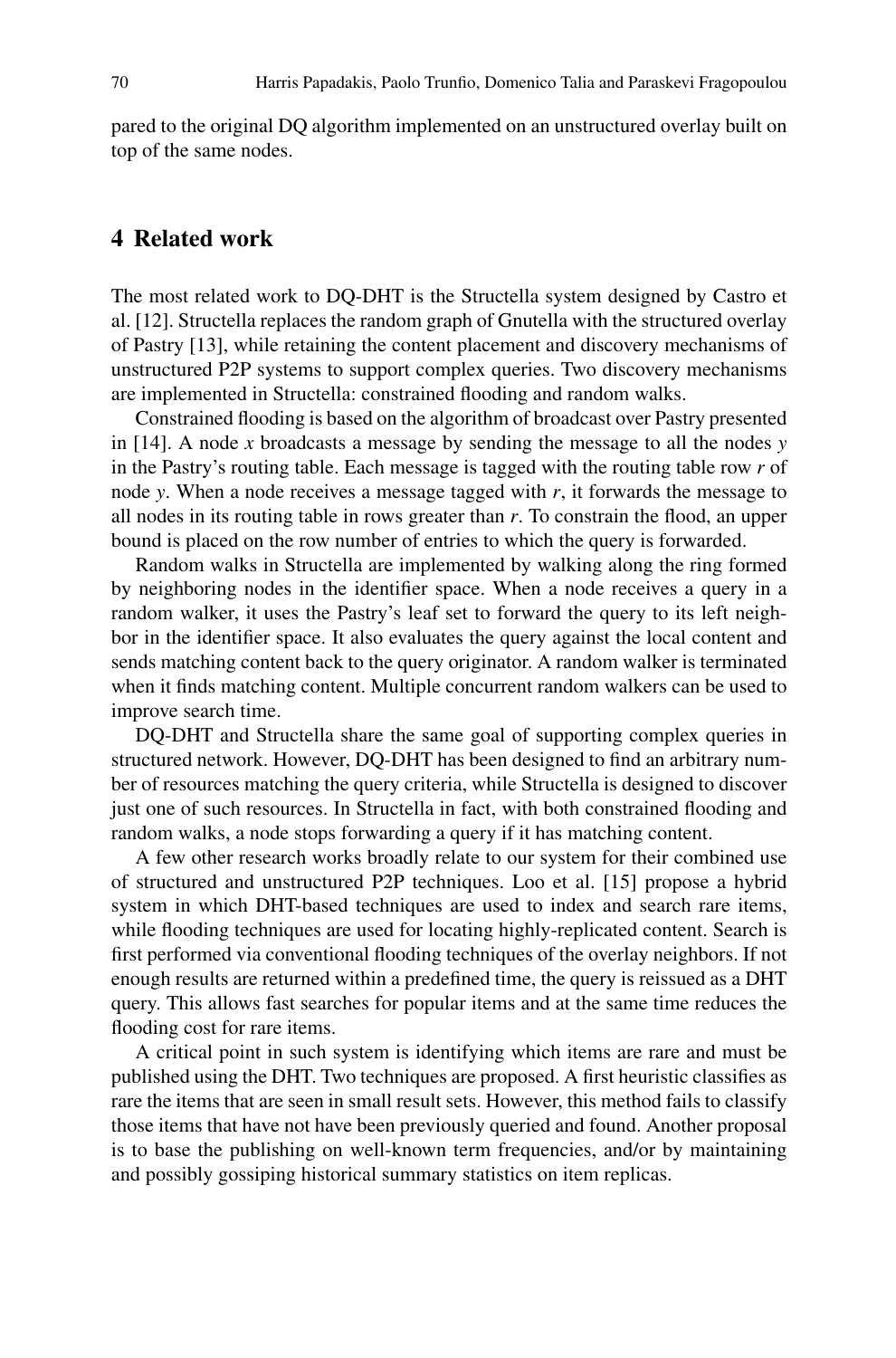Another example is the work by Zaharia and Keshav [16], who focus on the problem of selecting the best algorithm to be used for a given query in a hybrid network allowing both unstructured search and DHT-based lookups. A gossip-based algorithm is used to collect global statistics about document availability and keyword popularity that allow peers to predict the best search technique for a given query.

Each peer starts by generating a synopsis of its own document titles and keywords and labels it as its "best" synopsis. In each round of gossip, it chooses a random neighbor and sends the neighbor its best synopsis. When a node receives a synopsis, it fuses this synopsis with its best synopsis and labels the merged synopsis as its best synopsis. This results in every peer getting the global statistics after  $O(\log N)$ rounds of gossip.

Given a query composed by a set of keywords, a peer estimates the expected number of documents matching that set of keywords using the information in its best synopsis. If this number is over a given threshold, many matches are expected, so the peer floods the query. Otherwise, it uses the DHT to search for each keyword, requesting an in-network join, if that is possible. The flooding threshold is dynamically adapted by computing the utility of both flooding and DHT search for a randomly chosen set of queries.

It is worth noticing that the last two systems do not support arbitrary queries, since information about resources is published and searched using DHT-based mechanisms. DQ-DHT, on the contrary, supports arbitrary queries in an easy way since content placement is unrelated from the DHT overlay and query processing is performed on a node-by-node basis.

## 5 Conclusions

Providing efficient resource discovery mechanisms in Grids, Clouds and large-scale distributed systems is fundamental to build and execute distributed applications involving geographically dispersed resources. In this paper we experimentally evaluated the efficiency of DQ-DHT, a resource discovery algorithm that combines the Dynamic Querying (DQ) technique used in unstructured P2P networks with an algorithm for efficient broadcast over a Distributed Hash Table (DHT). Similarly to DQ, DQ-DHT dynamically controls the query propagation on the basis of the desired number of results and the popularity of the resource to be located. Differently from DQ, DQ-DHT exploits the structural constraints of a DHT to avoid message duplications, thus reducing the amount of network traffic generated by each query.

This paper experimentally evaluated the amount of traffic generated by DQ-DHT compared to the original DQ algorithm in a large-scale Grid infrastructure. A prototype of a Grid information service, which can use both DQ and DQ-DHT as resource discovery algorithm, has been implemented and deployed on the Grid'5000 infrastructure for evaluation. The experimental results presented in this paper showed that DQ-DHT significantly reduces the amount of network traffic generated during the resource discovery process compared to the original DQ algorithm. These results